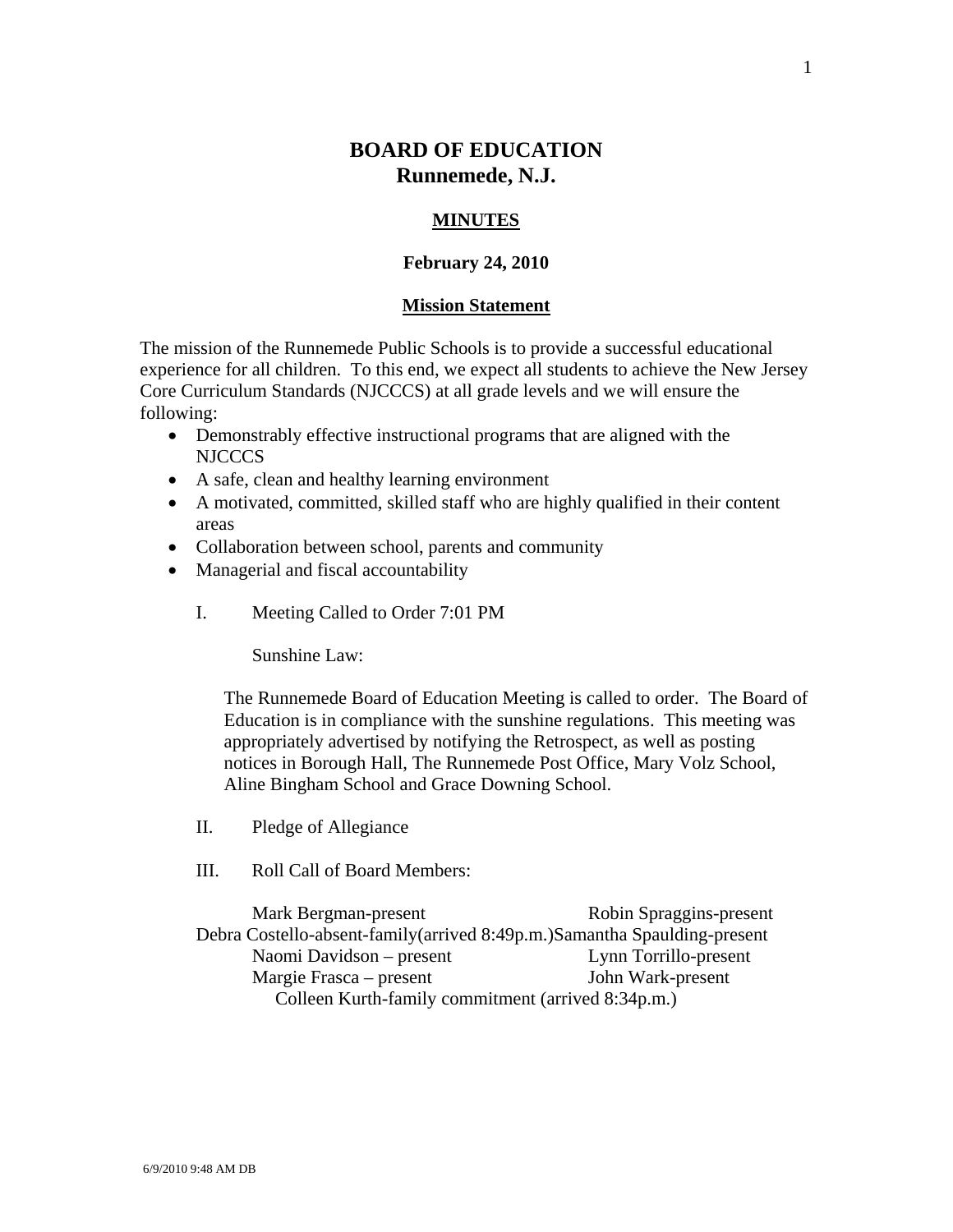Also Present:

Nancy Ward, Superintendent of Schools Kelly Brazelton, Business Administrator/Board Secretary Marie Gallagher, Principal – Downing & Bingham Schools Mark Iannucci, Principal – Mary Volz School Stephen Pili, Assistant Principal – Mary Volz School Janet Fiola, Child Study Team Coordinator Doug McGarry, Supervisor, Buildings & Grounds

- IV. Presentations:- None
- V. Approval of Minutes

Motion by Mr. Wark Seconded by Mr. Bergman

a. Recommend that the Board of Education approve the regular session and executive session minutes of the January 27, 2010 BOE Meeting.

ROLL CALL VOTE: Yes 5 No 0 Abstain 2 Absent 2 (Spaulding/Spraggins)

VI. Correspondence *(white)* 

Letter to Mayor Betteridge expressing appreciation for all help provided by the Public Works Department during our recent snow storm *(attached).* 

VII. Open Public Comment 7:05 pm

Notation of Public Comments on Agenda Items

The Board President will recognize those individuals in the audience whom wish to comment on any action items on this Agenda. Please respect the following procedures:

- 1. Be recognized by Board President.
- 2. State your full name and address.
- 3. Identify the resolution/item number on which you wish to comment.
- 4. Wait to be recognized before you make your comment. (just before the resolution is voted on)
- 5. Limit your comments to the specific resolution/items.
- 6. Limit your comments to (3) minutes per person.

None at this time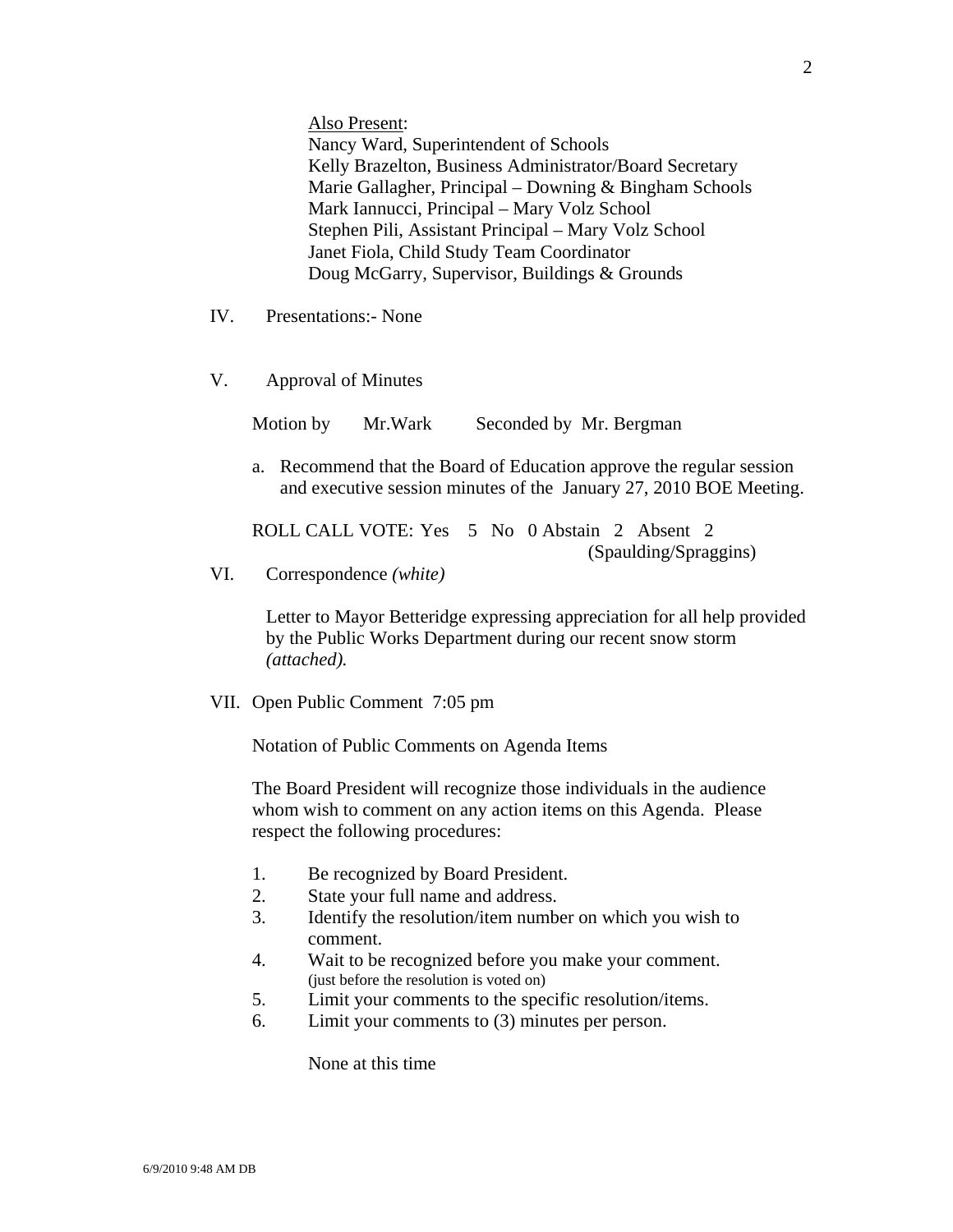#### VIII. Reports *(yellow)*

- a. Superintendent's Report
- b. Business Administrator's, Buildings & Grounds Report (as attached)
- c. Principal's Report (attached)
- d. Nurses Report (attached)
- e. Special Education Report (see attached) Mrs. Fiola spoke about programs the district is putting into place and the different training that staff has been attending.
- f. Committee Reports
	- NJSBA Report (Davidson) online; CSA reviews are electronic; Public relations – districts ; using new technology  $\&$  media to get information out; texting
	- Black Horse Pike budget prep
	- Policy/Public Relations-met several times;  $1^{st}$  &  $2^{nd}$  reading
	- Negotiations-Met with REA once waiting for state aid and laws from Trenton to be passed or made more clear.
- IX. Old Business
- X. New Business

### **a. PROPERTY & TRANSPORTATION** *(gold)*

Motion by Mrs. Spaulding Seconded by Mrs. Spraggins

Approve the following on the recommendation of the Superintendent:

- 1. Use of facilities as attached
- 2. Volz School Facility Use (attached)

ROLL CALL VOTE: Yes 7 No 0 Abstain 0 Absent 2

#### **b. PERSONNEL** *(blue)*

Motion by Spraggins Seconded by Torrillo

 Approve the following on the recommendation of the Superintendent:

1. Source4Teacher list (February)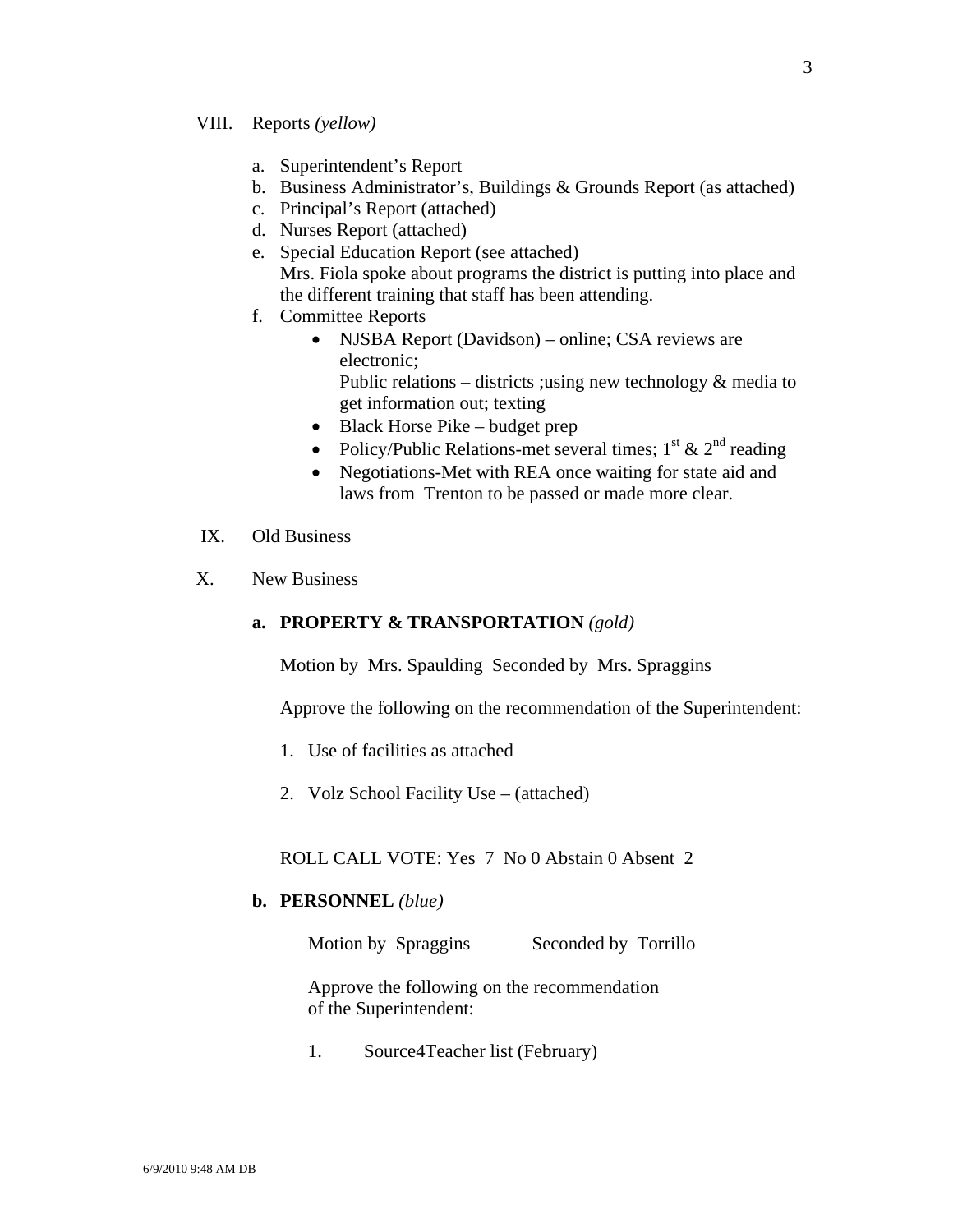- 2. Ms. Danielle Massey as a substitute and/or volunteer from February 25, 2010 through June 30, 2010.
- 3. Following teachers who have agreed to staff our *After School Skills Enhancement Program* @ \$35.00 per hour (one hour per day) effective February 1, 2010.through March 25, 2010 (paid for through NCLB funds) Mrs. Clark

 Ms. Shannon Miss Helder Ms. Toomey Mrs. Dutkin Mrs. Marchiano Mrs. Razavi Miss Pulcinella Mrs. Lyle Miss Burns Mrs. Jenkins

 (Substitutes) Mrs. DiJulio Ms. Connell Mrs. Hummel Mrs. Mitchell Mrs. Cavallaro Ms. Strong

- 4. Employee #143 requests family leave to care for family member from February 19, 2010 through March 19, 2010. (time will be taken intermittently).
- 5. Brianne Siderio as a substitute teacher from February 25, 2010 through June 30, 2010.
- 6. Employee #416 family leave from March 1, 2010 through April 26, 2010.

ROLL CALL VOTE: Yes 7 No 0 Abstain 0 Absent 2

### **c**. **FINANCE** *(green)*

Motion by Mrs. Spaulding Seconded by Mrs. Davidson

Approve the following on the recommendation of the Superintendent: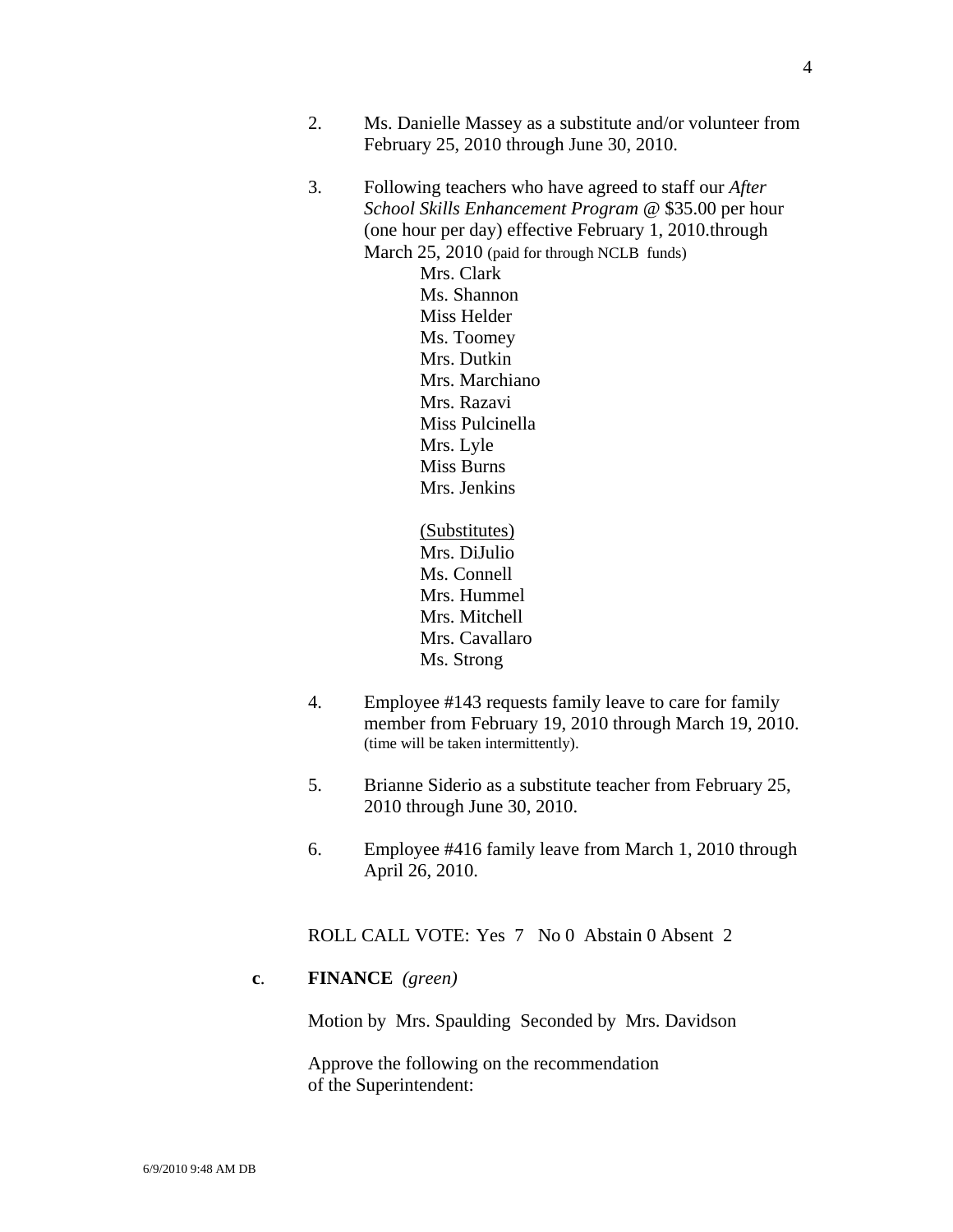1. Recommendation that the Board of Education that as of this date and after review of the secretary's monthly financial report (appropriations section) and upon consultation with the appropriate district officials, that to the best of our knowledge, no major fund balance has been overspent in violation of N.J.A.C. 6:20-2.13(b), and that sufficient funds are available to meet the district's financial obligations as of this date.

> Bills List #1 - \$441,983.97 Bills List #2 - \$359,168.49 (February payroll #1) Bills List #3 - \$42,039.81 Treasurer's Report- December 2009 Treasurer's Report- January 2010 Board Secretary's Report-January 2010 Transfers (as attached) Cash Report

- 2. Professional Development (attached)
- 3. Fundraisers as attached.
- 4. Resolution to participate in a joint purchasing agreement with Gloucester Township Board of Education for custodial supplies for the 2010-2011 school year.

ROLL CALL VOTE: Yes 7 No 0 Abstain 0 Absent 2

## **d. CURRICULUM** *(pink)*

Motion by Mr.Wark Seconded by Mrs. Spraggins

Approve the following on the recommendation of the Superintendent:

- 1. Concert Band field trip to Rowan University on 5/21/2010.
- 2. Pre-School field trip to Atlantic Coast Gymnastics on 3/19/2010

3. Running Club proposal from Mr. Christian Whipple who wishes to donate his time to encourage lifelong healthy lifestyles. Program dates are March 8, 2010 through May 21, 2010 (Monday and Wednesday (3:00 – 3:45 p.m.).

ROLL CALL VOTE: Yes 7 No 0 Abstain 0 Absent 2

## **e. POLICIES/PUBLIC RELATIONS** *(purple)*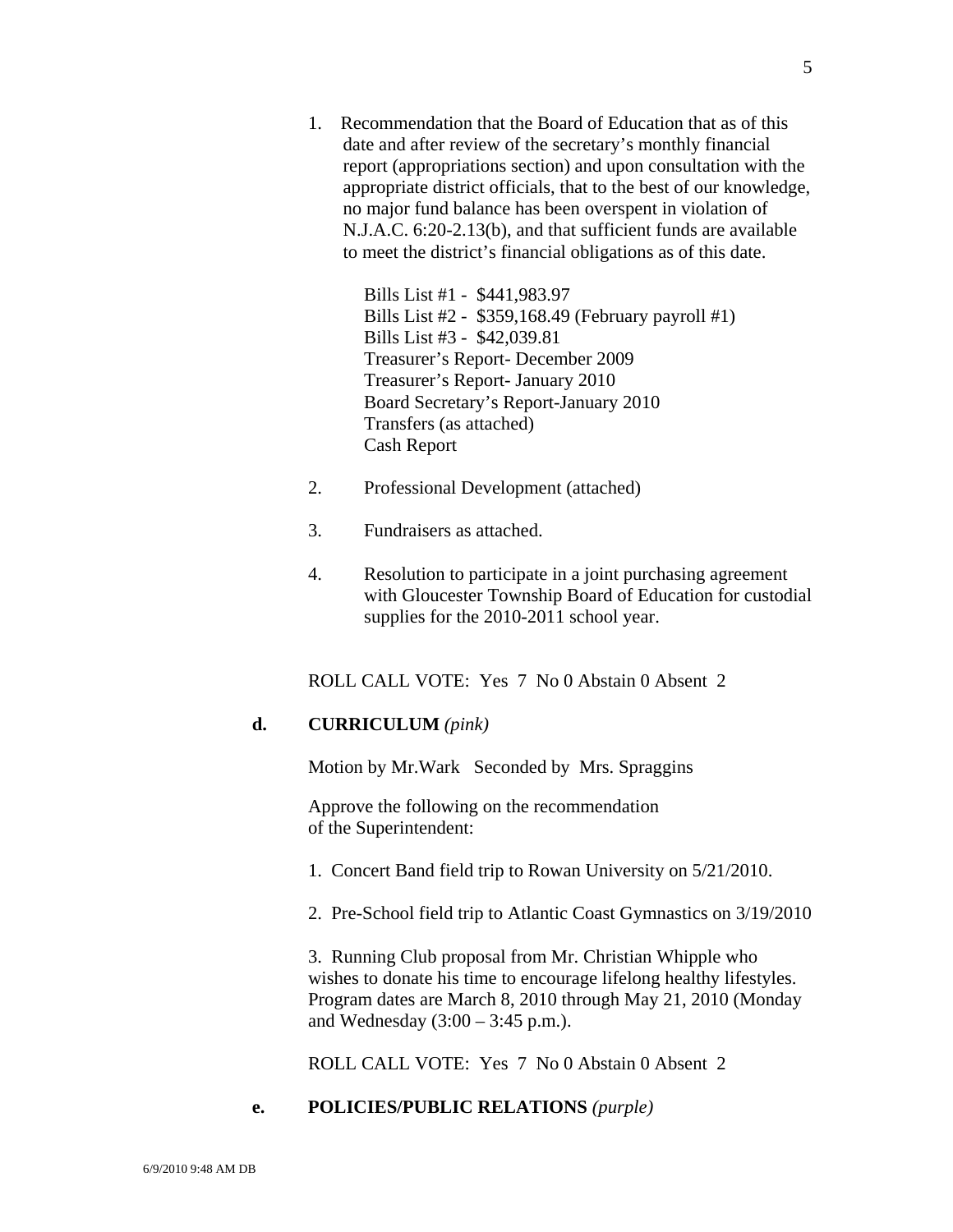Motion by Mrs. Davidson Seconded by Mrs. Spraggins

Approve the following on the recommendation of the Superintendent:

| 1.                          | Policies for 1 <sup>st</sup> Reading        |
|-----------------------------|---------------------------------------------|
| #5230                       | Late Arrival and Early dismissal            |
| #5338 R                     | Diabetes Management                         |
| #8140                       | <b>Pupil Enrollments</b>                    |
| #8210                       | School Year                                 |
| #8220                       | School Day                                  |
| #8220 R                     | <b>School Closings</b>                      |
|                             |                                             |
| $\mathcal{D}_{\mathcal{L}}$ | Policies for $2nd$ . Reading:               |
| #5513                       | Care of School Property                     |
| #5333                       | Smoking                                     |
| #6220                       | <b>Budget Preparation</b>                   |
| #6230                       | <b>Budget Hearing</b>                       |
| #6320                       | Purchases Subject to Bid                    |
| #6340                       | <b>Multiple Year Contracting</b>            |
| #6350                       | <b>Competitive Bidding</b>                  |
| #6360                       | <b>Political Contributions</b>              |
| #6362                       | Contributions to Board Members and Contract |
|                             | Awards                                      |

ROLL CALL VOTE: Yes 7 No 0 Abstain 0 Absent 2

I. Public Comments (on any item) Audience Recognition and Public Comment

> The public is reminded that all public complaints against a district employee must be made through a specific grievance process.

A description of this process may be found in BOE policy (File Code 1312). This policy is available upon request in the office of the Board Secretary.

Any individual naming an employee in a complaint before the Board of Education, without the employee's permission, could be cited for violating that employee's civil and contractual rights.

Mrs. Wilson asked several questions with regard to the Roofing Project. Mrs. Wilson specifically asked questions about telecommunications included in that project and if only part of the project could be done.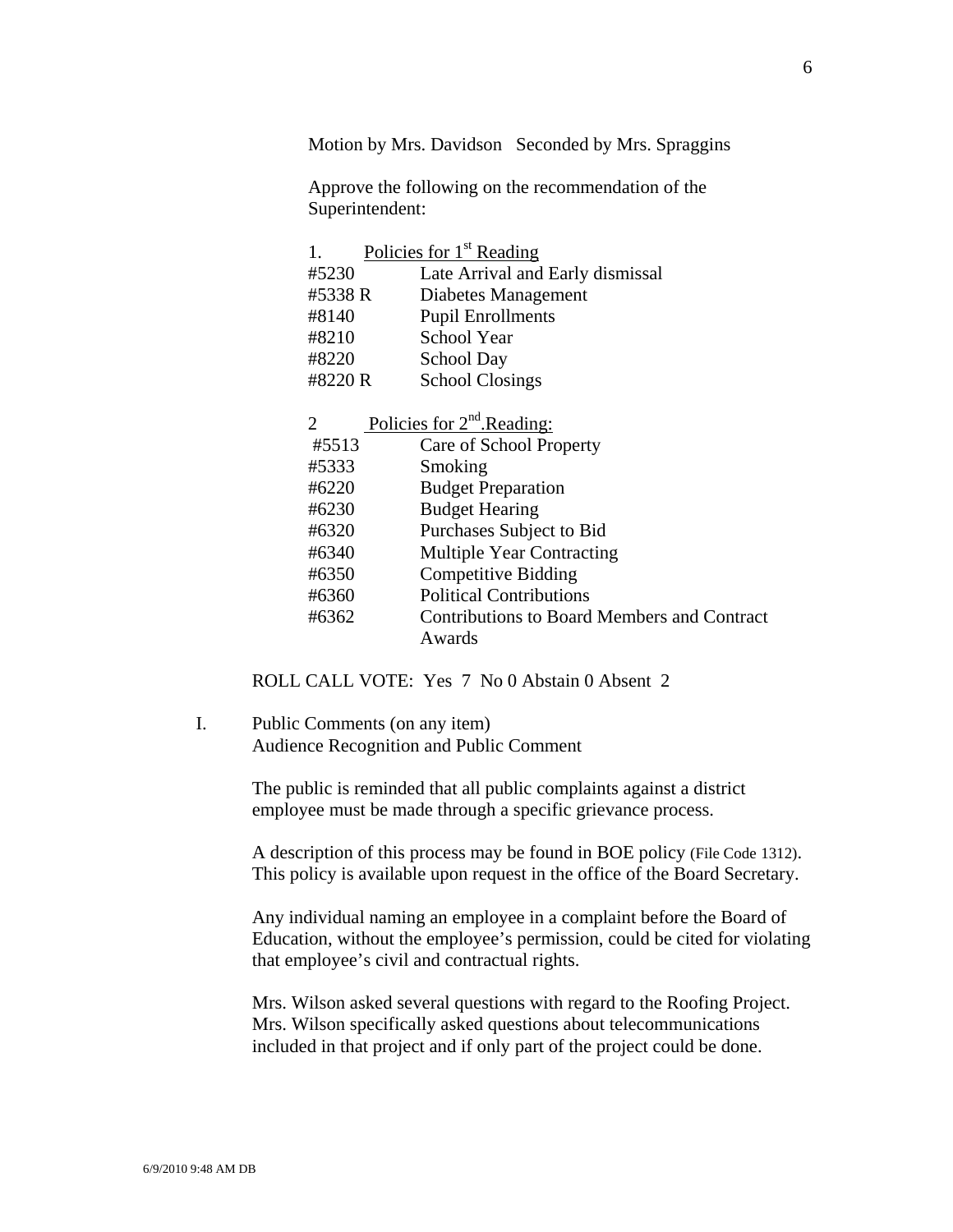Mrs. Brazelton responded that the project cannot be pick and choose the grant was written for the two roofs (Bingham, Downing), telecommunications district wide and emergency generators. Since the project as received approval and the district has signed grant agreements (contract), the scope of work can't be changed. The district is still waiting for final SDA documents to be signed so that bidding can be awarded.

XII. Executive Session to discuss personnel, contractual and legal matters 8:08 pm

Motion by Davidson Seconded by Bergman

Resolved that pursuant to Section 8 of the Public Meetings Act, the public shall be excluded from that portion of the meeting involving the discussion of personnel, legal and contractual matters. Further resolved that discussion of such subject matters discussed in Executive Session can be disclosed to public, upon official action, if any, at the conclusion of the executive session, or at a public session at some later date.

ROLL CALL VOTE: Yes 7 No\_\_\_Abstain\_\_\_Absent 2

XII. Return to Public Session 10:49 pm

Submission of the proposed 2010-2011 Budget to the Department of Education, with a Cap waiver.

## **Runnemede Public Schools Runnemede, N.J.**

On a motion by Mr. Bergman seconded by Mrs. Torrillo the following was approved:

BE IT RESOLVED to approve the Runnemede Board of Education budget for the FY 2010-11 School Year for submission to the voters as follows:

|                                     | <b>Budget</b> | Local Tax Levy |
|-------------------------------------|---------------|----------------|
| <b>Total General Fund Budget</b>    | \$12,100,923  | \$6,977,183    |
| <b>Total Special Revenue Budget</b> | 534,806       | N/A            |
| <b>Total Debt Service Fund</b>      | 276,125       | $\Omega$       |
| <b>Totals</b>                       | \$12,911,854  | \$6,977,183    |